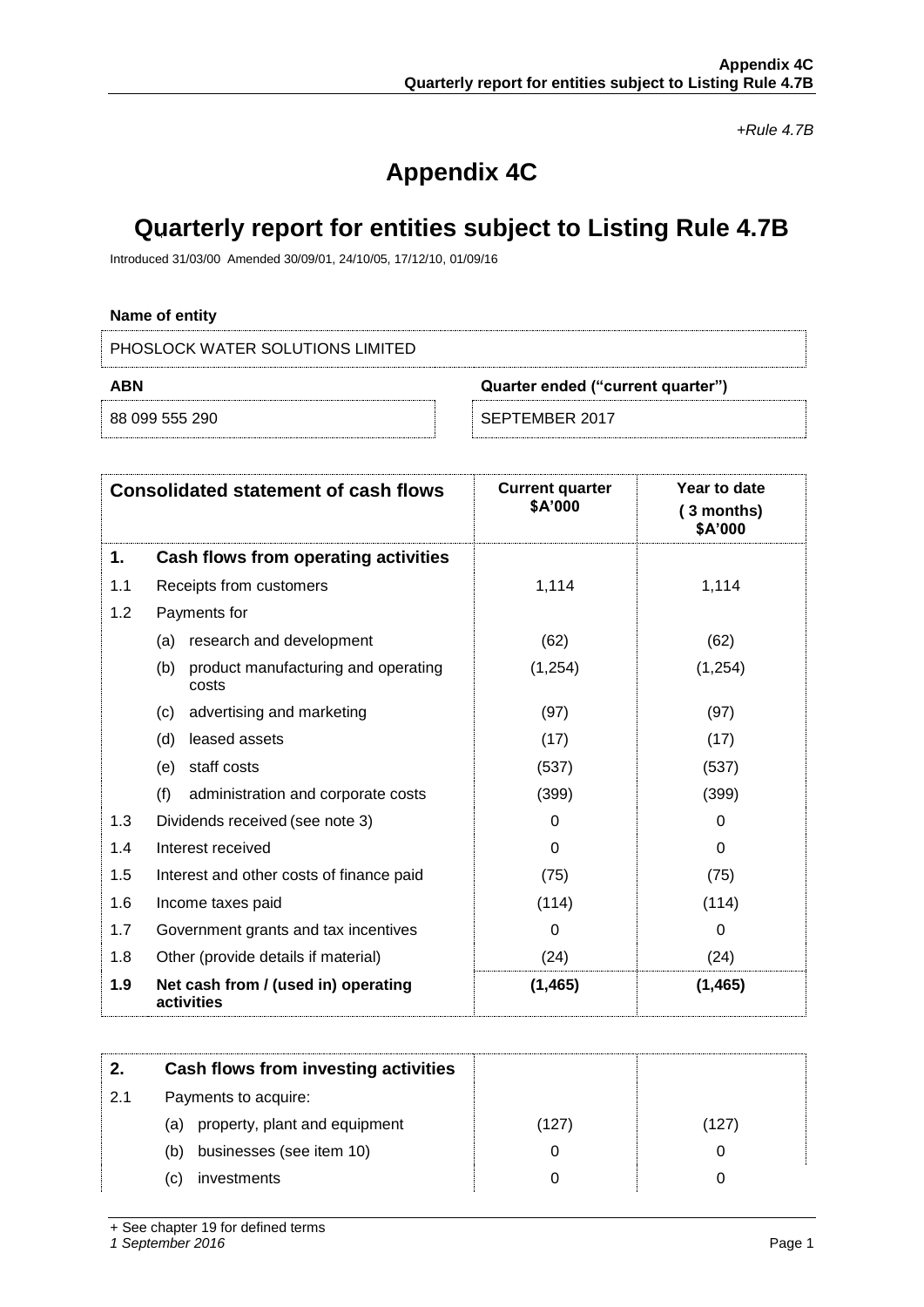|     | <b>Consolidated statement of cash flows</b>       | <b>Current quarter</b><br>\$A'000 | Year to date<br>3 months)<br>\$A'000 |
|-----|---------------------------------------------------|-----------------------------------|--------------------------------------|
|     | intellectual property<br>(d)                      | (14)                              | (14)                                 |
|     | other non-current assets<br>(e)                   | 0                                 | 0                                    |
| 2.2 | Proceeds from disposal of:                        |                                   |                                      |
|     | property, plant and equipment<br>(a)              | 0                                 | 0                                    |
|     | businesses (see item 10)<br>(b)                   | 0                                 | O                                    |
|     | (c)<br>investments                                | 0                                 | 0                                    |
|     | (d)<br>intellectual property                      | 0                                 | O                                    |
|     | other non-current assets<br>(e)                   | 0                                 | 0                                    |
| 2.3 | Cash flows from loans to other entities           | 0                                 | O                                    |
| 2.4 | Dividends received (see note 3)                   | 0                                 | 0                                    |
| 2.5 | Other (provide details if material)               | 0                                 | 0                                    |
| 2.6 | Net cash from / (used in) investing<br>activities | (141)                             | (141)                                |

| 3.   | Cash flows from financing activities                                           |       |          |
|------|--------------------------------------------------------------------------------|-------|----------|
| 3.1  | Proceeds from issues of shares                                                 | 3,357 | 3,357    |
| 3.2  | Proceeds from issue of convertible notes                                       | 0     | 0        |
| 3.3  | Proceeds from exercise of share options                                        | 925   | 925      |
| 3.4  | Transaction costs related to issues of<br>shares, convertible notes or options | (162) | (162)    |
| 3.5  | Proceeds from borrowings                                                       | 0     | 0        |
| 3.6  | Repayment of borrowings                                                        | (500) | (500)    |
| 3.7  | Transaction costs related to loans and<br>borrowings                           | 0     | 0        |
| 3.8  | Dividends paid                                                                 | 0     | $\Omega$ |
| 3.9  | Other (provide details if material)                                            | 0     | 0        |
| 3.10 | Net cash from / (used in) financing<br>activities                              | 3,620 | 3,620    |

|     | Net increase / (decrease) in cash and<br>cash equivalents for the period |          |          |
|-----|--------------------------------------------------------------------------|----------|----------|
| 4.1 | Cash and cash equivalents at beginning of<br>quarter/year to date        | 1,289    | 1,289    |
| 4.2 | Net cash from / (used in) operating<br>activities (item 1.9 above)       | (1, 465) | (1, 465) |
| 4.3 | Net cash from / (used in) investing activities<br>(item 2.6 above)       | (141)    | (141)    |
| 4.4 | Net cash from / (used in) financing activities<br>(item 3.10 above)      | 3,620    | 3,620    |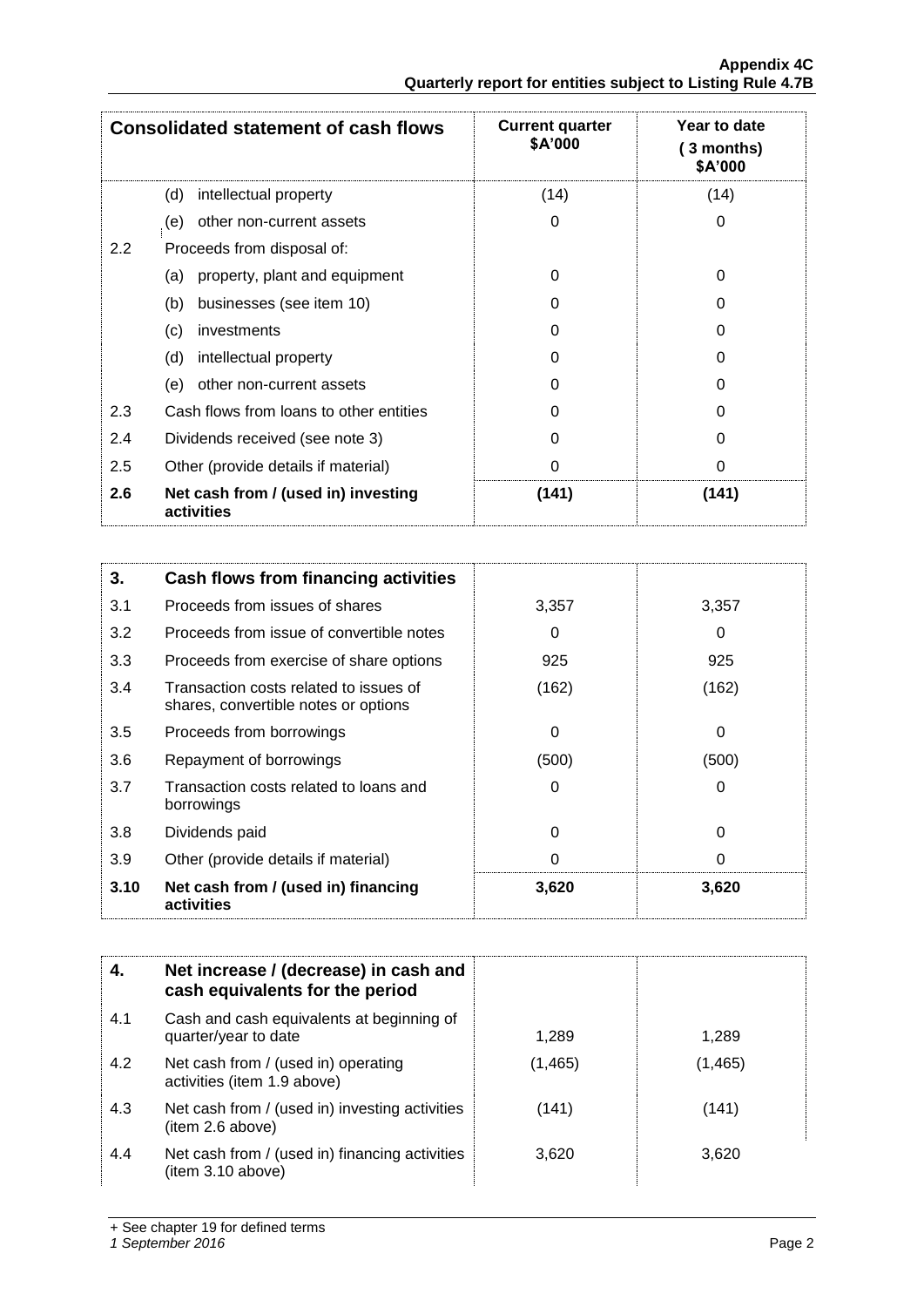| <b>Consolidated statement of cash flows</b> |                                                      | <b>Current quarter</b><br>\$A'000 | Year to date<br>(3 months)<br>\$A'000 |  |
|---------------------------------------------|------------------------------------------------------|-----------------------------------|---------------------------------------|--|
| 4.5                                         | Effect of movement in exchange rates on<br>cash held |                                   |                                       |  |
| 4.6                                         | Cash and cash equivalents at end of<br>quarter       | 3.305                             | 3.305                                 |  |

| 5.  | Reconciliation of cash and cash<br>equivalents<br>at the end of the quarter (as shown in the<br>consolidated statement of cash flows) to the<br>related items in the accounts | <b>Current quarter</b><br>\$A'000 | <b>Previous quarter</b><br>\$A'000 |
|-----|-------------------------------------------------------------------------------------------------------------------------------------------------------------------------------|-----------------------------------|------------------------------------|
| 5.1 | <b>Bank balances</b>                                                                                                                                                          | 3.250                             | 3.250                              |
| 5.2 | Call deposits                                                                                                                                                                 | 0                                 | 0                                  |
| 5.3 | <b>Bank overdrafts</b>                                                                                                                                                        | 0                                 | 0                                  |
| 5.4 | Deposits held as Bonds                                                                                                                                                        | 55                                | 55                                 |
| 5.5 | Cash and cash equivalents at end of<br>quarter (should equal item 4.6 above)                                                                                                  | 3,305                             | 3,305                              |

## **6.** Payments to directors of the entity and their associates Current quarter

- 6.1 Aggregate amount of payments to these parties included in item 1.2 175
- 6.2 Aggregate amount of cash flow from loans to these parties included in item 2.3
- 6.3 Include below any explanation necessary to understand the transactions included in items  $6.1$  and  $6.2$

| Salaries, Director Fees, Superannuation, Salary Benefits paid to Directors. |
|-----------------------------------------------------------------------------|
|                                                                             |
|                                                                             |

|     | associates                                                                          | <b>SA'0</b> |
|-----|-------------------------------------------------------------------------------------|-------------|
| 7.1 | Aggregate amount of payments to these parties included in item 1.2                  | 45          |
| 7.2 | Aggregate amount of cash flow from loans from these parties<br>included in item 1.5 | 75          |

**7. Payments to related entities of the entity and their** 

7.3 Include below any explanation necessary to understand the transactions included in items 7.1 and 7.2

IR Services provided by associate of Related Party; Rent paid to Related Party – 7.1 Interest paid to Related Party – 7.2

| <b>Current quarter</b><br>\$A'000 |  |
|-----------------------------------|--|
| 45                                |  |
| 75                                |  |

**\$A'000**

0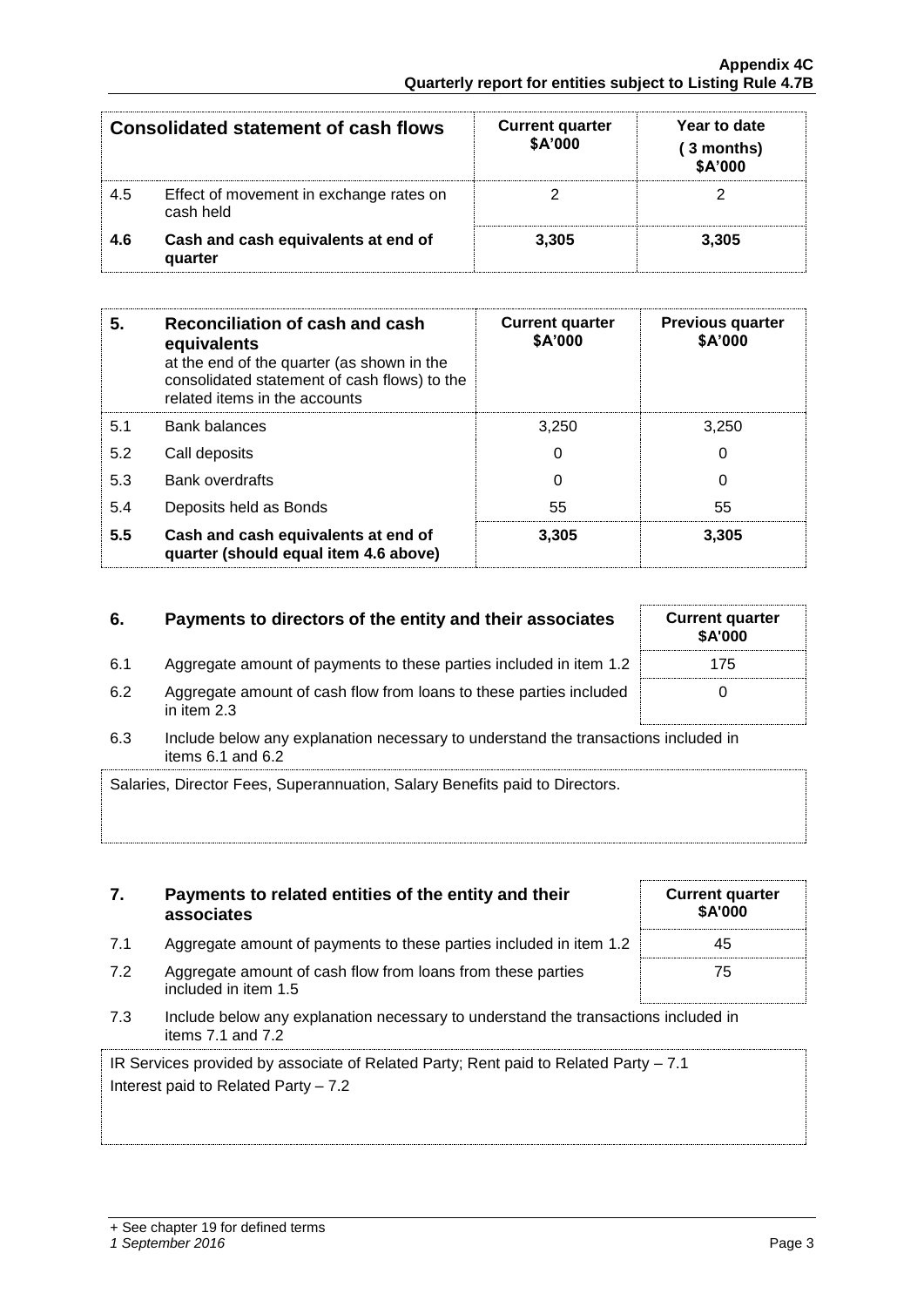| 8.  | <b>Financing facilities available</b><br>Add notes as necessary for an<br>understanding of the position | <b>Total facility amount</b><br>at quarter end<br>\$A'000 | Amount drawn at<br>quarter end<br>\$A'000 |
|-----|---------------------------------------------------------------------------------------------------------|-----------------------------------------------------------|-------------------------------------------|
| 8.1 | Loan Facility                                                                                           | 1.000                                                     | 1.000                                     |
| 8.2 | Debtor Loan                                                                                             |                                                           |                                           |
| 8.3 |                                                                                                         |                                                           |                                           |

8.4 Include below a description of each facility above, including the lender, interest rate and whether it is secured or unsecured. If any additional facilities have been entered into or are proposed to be entered into after quarter end, include details of those facilities as well.

Loan Facility to finance inventory and capex – Interest - 15% pa payable monthly; unsecured. This facility is scheduled to be repaid in full on 1 November, 2017.

| 9.  | <b>Estimated cash outflows for next quarter</b> | \$A'000 |
|-----|-------------------------------------------------|---------|
| 9.1 | Research and development                        | (50)    |
| 9.2 | Product manufacturing and operating costs       | (1,500) |
| 9.3 | Advertising and marketing                       | (100)   |
| 9.4 | Leased assets                                   | (20)    |
| 9.5 | Staff costs                                     | (550)   |
| 9.6 | Administration and corporate costs              | (400)   |
| 9.7 | Interest on Loans                               | (15)    |
| 9.8 | <b>Total estimated cash outflows</b>            | (2,635) |

| 10 <sub>1</sub> | <b>Acquisitions and disposals of</b><br>business entities<br>(items $2.1(b)$ and $2.2(b)$ above) | <b>Acquisitions</b> | <b>Disposals</b> |
|-----------------|--------------------------------------------------------------------------------------------------|---------------------|------------------|
| 10.1            | Name of entity                                                                                   | N/A                 | N/A              |
| 10.2            | Place of incorporation or<br>registration                                                        |                     |                  |
| 10.3            | Consideration for acquisition or<br>disposal                                                     |                     |                  |
| 10.4            | Total net assets                                                                                 |                     |                  |
| 10.5            | Nature of business                                                                               |                     |                  |